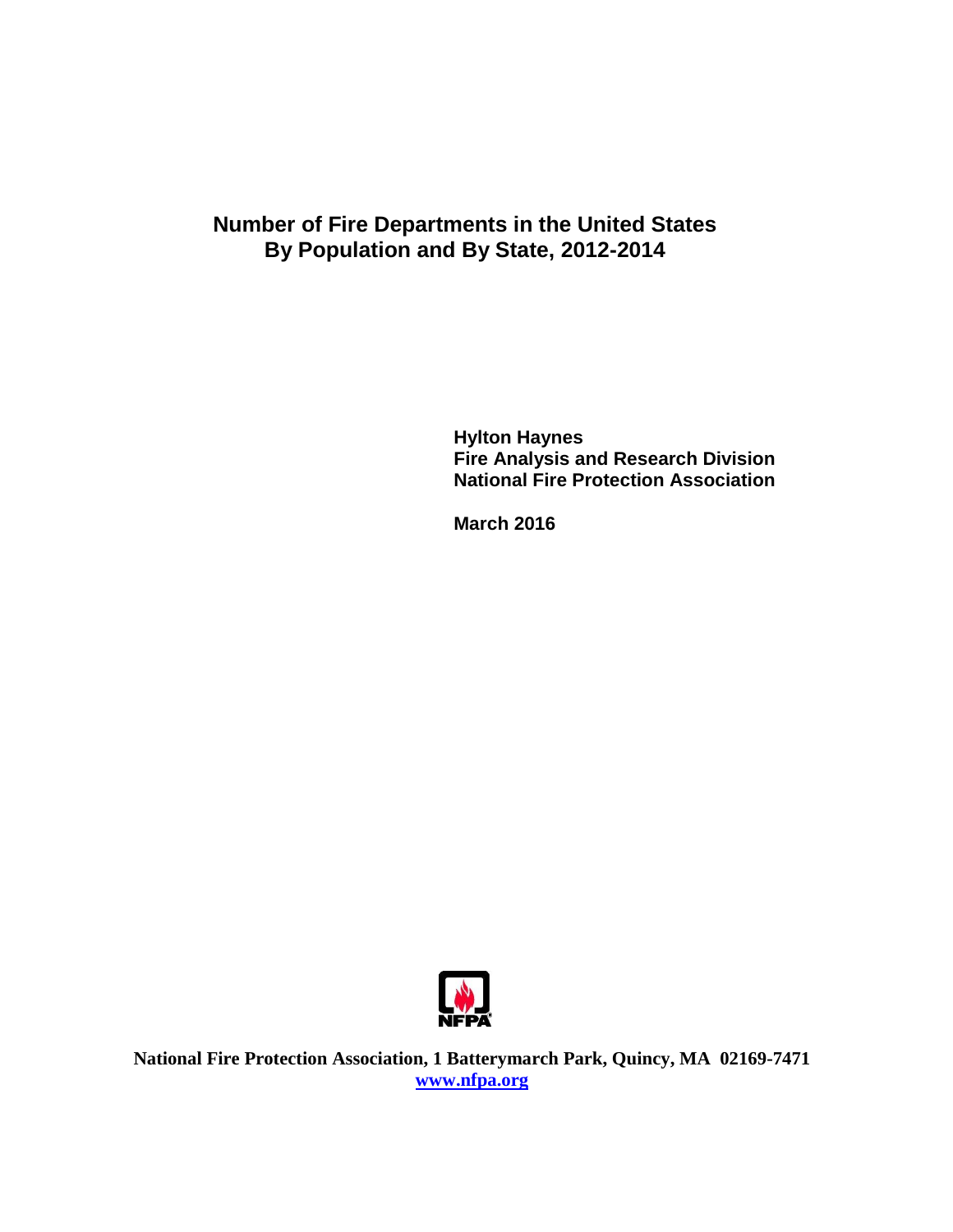For more information about the National Fire Protection Association, visit [www.nfpa.org.](http://www.nfpa.org/) To learn more about the One-Stop Data Shop go to [www.nfpa.org/osds](http://www.nfpa.org/osds) or call 617-984-7451.

Copies of this analysis are available from:

National Fire Protection Association One-Stop Data Shop 1 Batterymarch Park Quincy, MA 02169-7471 www.nfpa.org e-mail: osds@nfpa.org phone: 617-984-7451

NFPA Index No. 2613

Copyright © 2016, National Fire Protection Association, Quincy, MA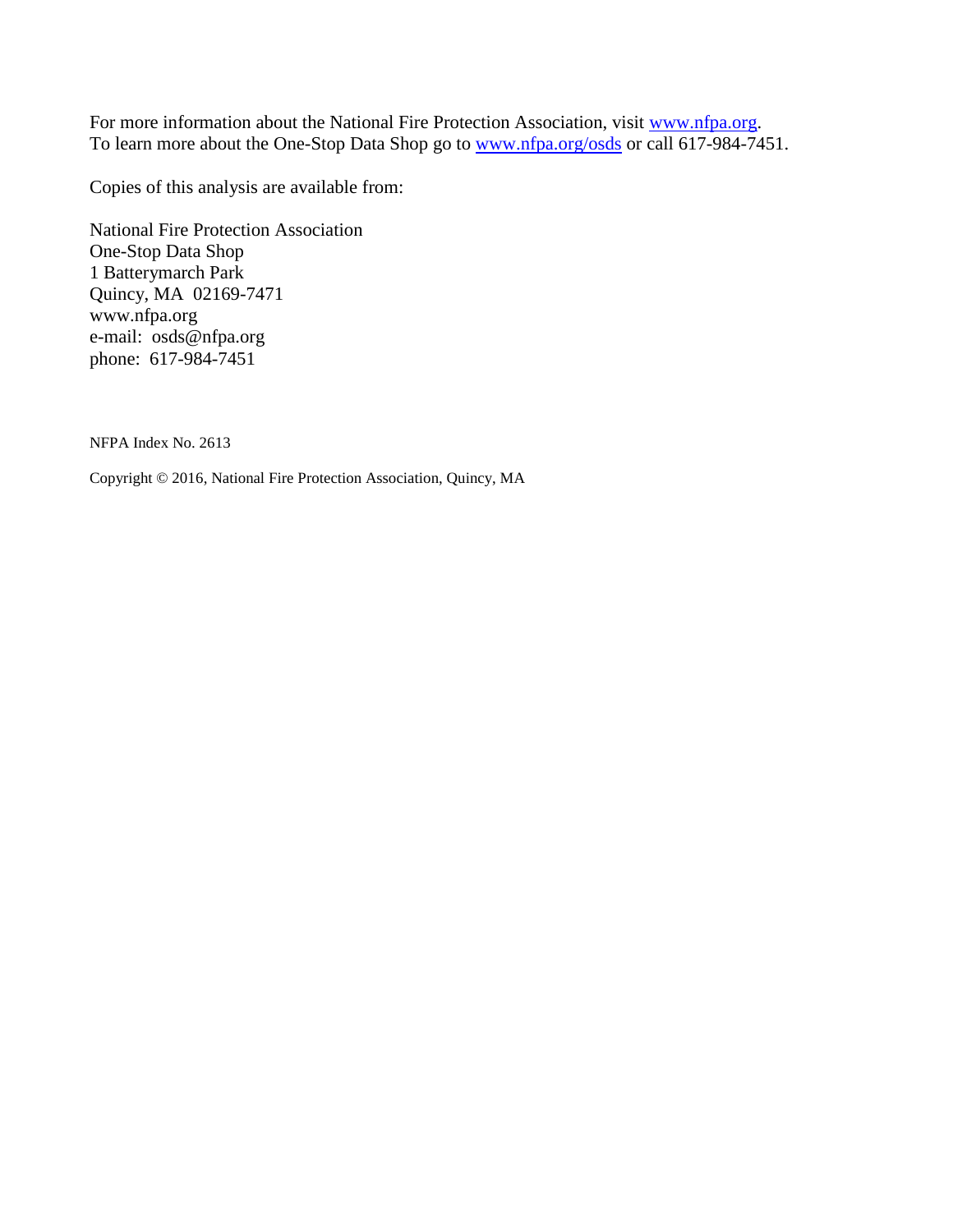| <b>Population Protected</b> | <b>Alaska</b> | <b>Alabama</b> | <b>Arkansas</b> | <b>Arizona</b> | <b>California</b> |
|-----------------------------|---------------|----------------|-----------------|----------------|-------------------|
|                             |               |                |                 |                |                   |
| 1,000,000 or more           | 0             | $\Omega$       | $\Omega$        | 1              | 4                 |
| 500,000 to 999,999          | 0             | $\Omega$       | $\Omega$        |                | 10                |
| 250,000 to 499,999          | 1             | $\Omega$       | $\Omega$        |                | 15                |
| 100,000 to 249,999          | 0             | 5              | 1               | 9              | 51                |
| 50,000 to 99,999            | 0             | 6              | 6               | 6              | 73                |
| 25,000 to 49,999            | 3             | 13             | 14              | 17             | 76                |
| 10,000 to 24,999            | 7             | 63             | 36              | 31             | 131               |
| 5,000 to 9,999              | 11            | 92             | 49              | 31             | 102               |
| 2,500 to 4,999              | 16            | 141            | 99              | 38             | 111               |
| <b>Under 2,500</b>          | 180           | 574            | 554             | 90             | 403               |
|                             |               |                |                 |                |                   |
| Total                       | 218           | 894            | 759             | 225            | 976               |

| <b>Population Protected</b> | <b>Colorado</b> | <b>Connecticu</b> | <b>Delaware</b> | <b>District of</b><br>Columbia | <b>Florida</b> |
|-----------------------------|-----------------|-------------------|-----------------|--------------------------------|----------------|
|                             |                 | t                 |                 |                                |                |
| 1,000,000 or more           | $\Omega$        | 0                 | 0               | $\Omega$                       | 2              |
| 500,000 to 999,999          | 4               | 0                 | 0               |                                | 3              |
| 250,000 to 499,999          | 3               | 0                 | 0               | 0                              | 10             |
| 100,000 to 249,999          | 9               | 5                 | 0               | $\Omega$                       | 23             |
| 50,000 to 99,999            | 9               | 13                | 4               | $\Omega$                       | 37             |
| 25,000 to 49,999            | 16              | 27                | 8               | 0                              | 59             |
| 10,000 to 24,999            | 37              | 75                | 13              | 0                              | 110            |
| 5,000 to 9,999              | 42              | 66                | 14              | 0                              | 88             |
| 2,500 to 4,999              | 51              | 62                | 8               | $\Omega$                       | 80             |
| <b>Under 2,500</b>          | 155             | 60                | 14              | $\overline{2}$                 | 151            |
|                             |                 |                   |                 |                                |                |
| Total                       | 323             | 308               | 61              | 3                              | 563            |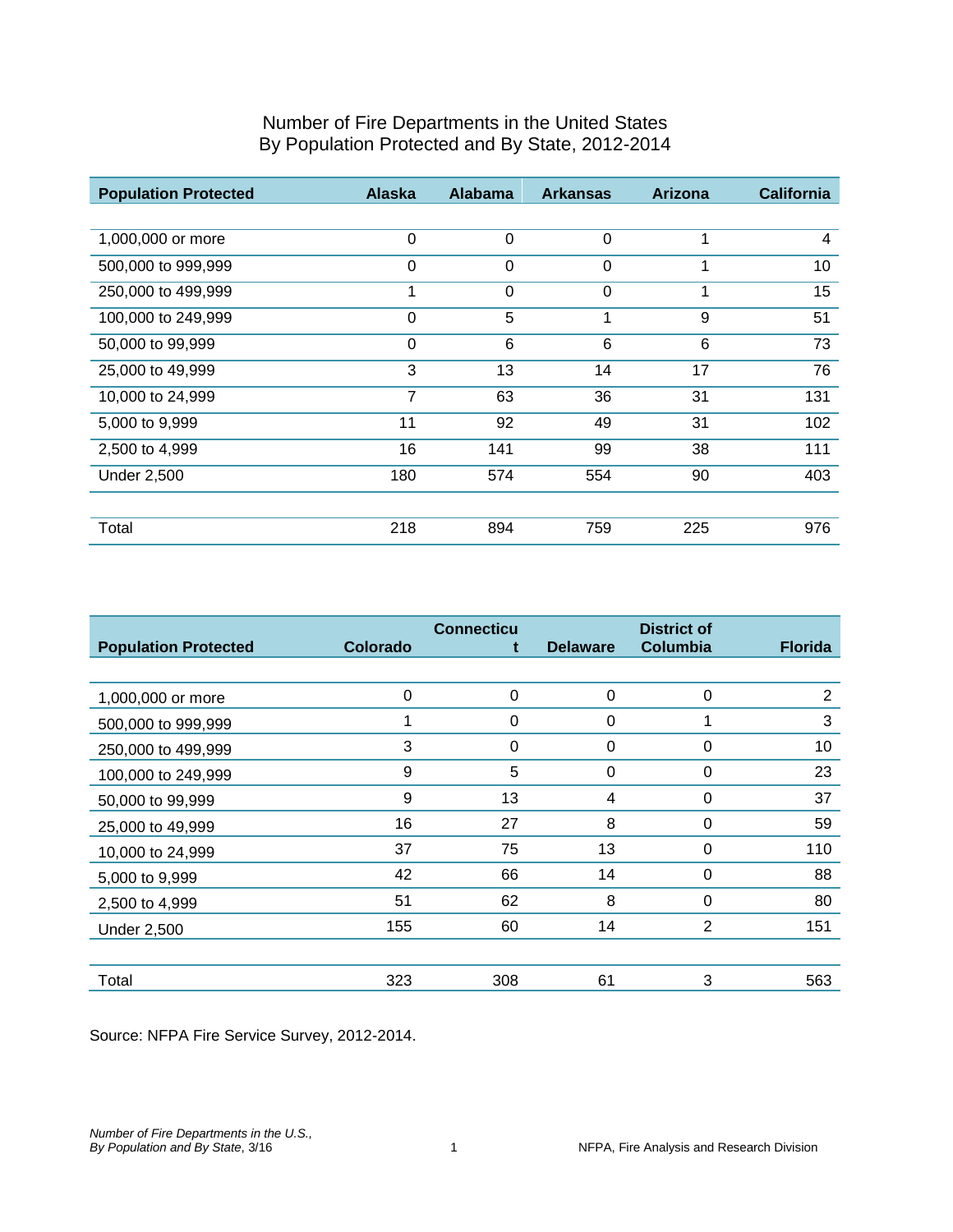| <b>Population Protected</b> | Georgia     | <b>Hawaii</b> | Idaho       | <b>Illinois</b> | <b>Indiana</b> |
|-----------------------------|-------------|---------------|-------------|-----------------|----------------|
|                             |             |               |             |                 |                |
| 1,000,000 or more           | $\mathbf 0$ | $\mathbf 0$   | $\mathbf 0$ | 1               | $\Omega$       |
| 500,000 to 999,999          | 4           | 1             | $\mathbf 0$ | $\Omega$        | 1              |
| 250,000 to 499,999          |             | 0             | $\Omega$    | 0               |                |
| 100,000 to 249,999          | 16          | 3             | 1           | 7               | 3              |
| 50,000 to 99,999            | 20          | 1             | 6           | 28              | 14             |
| 25,000 to 49,999            | 32          | $\mathbf 0$   | 9           | 84              | 35             |
| 10,000 to 24,999            | 68          | 1             | 11          | 146             | 114            |
| 5,000 to 9,999              | 61          | 0             | 33          | 174             | 126            |
| 2,500 to 4,999              | 89          | 0             | 29          | 201             | 208            |
| <b>Under 2,500</b>          | 393         | 0             | 102         | 533             | 315            |
|                             |             |               |             |                 |                |
| Total                       | 684         | 6             | 191         | 1,174           | 817            |

| <b>Population Protected</b> | <b>lowa</b>    | <b>Kansas</b> | <b>Kentucky</b> | Louisiana | <b>Maine</b> |
|-----------------------------|----------------|---------------|-----------------|-----------|--------------|
|                             |                |               |                 |           |              |
| 1,000,000 or more           | 0              | 0             | $\Omega$        | $\Omega$  | $\Omega$     |
| 500,000 to 999,999          | 0              | $\mathbf 0$   | 0               | $\Omega$  | $\Omega$     |
| 250,000 to 499,999          | 0              |               | 2               | 0         | $\Omega$     |
| 100,000 to 249,999          | $\overline{2}$ | 4             | $\Omega$        | 7         | $\Omega$     |
| 50,000 to 99,999            | 9              | 7             | 4               | 6         | 1            |
| 25,000 to 49,999            | 11             | 10            | 24              | 15        | 4            |
| 10,000 to 24,999            | 40             | 29            | 81              | 60        | 15           |
| 5,000 to 9,999              | 72             | 35            | 111             | 75        | 50           |
| 2,500 to 4,999              | 118            | 94            | 170             | 92        | 71           |
| <b>Under 2,500</b>          | 596            | 504           | 379             | 187       | 267          |
|                             |                |               |                 |           |              |
| Total                       | 848            | 684           | 771             | 442       | 408          |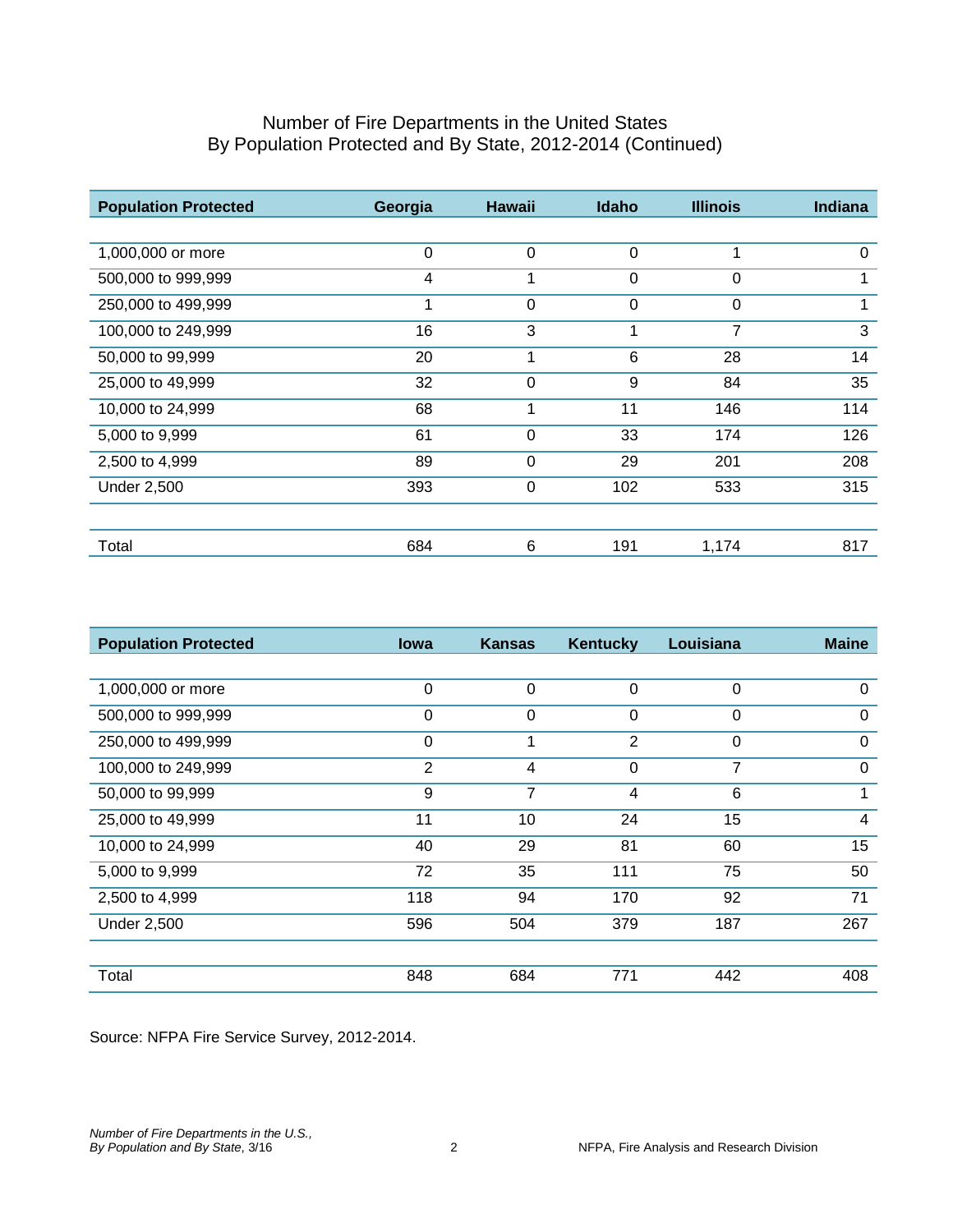| <b>Population Protected</b> | <b>Maryland</b> | <b>Massachusetts</b> | <b>Michigan</b> | <b>Minnesota</b> | <b>Mississippi</b> |
|-----------------------------|-----------------|----------------------|-----------------|------------------|--------------------|
|                             |                 |                      |                 |                  |                    |
| 1,000,000 or more           | 1               | $\Omega$             |                 | $\Omega$         | $\Omega$           |
| 500,000 to 999,999          | 4               | 1                    | $\mathbf 0$     | $\mathbf 0$      | $\Omega$           |
| 250,000 to 499,999          | $\mathbf 0$     | 0                    | $\mathbf 0$     | $\overline{2}$   | 0                  |
| 100,000 to 249,999          | 3               | 4                    | 8               | 1                | 1                  |
| 50,000 to 99,999            | 12              | 17                   | 22              | 13               | 2                  |
| 25,000 to 49,999            | 31              | 51                   | 52              | 29               | 13                 |
| 10,000 to 24,999            | 54              | 104                  | 152             | 69               | 47                 |
| 5,000 to 9,999              | 57              | 73                   | 204             | 82               | 68                 |
| 2,500 to 4,999              | 41              | 47                   | 217             | 140              | 92                 |
| <b>Under 2,500</b>          | 120             | 73                   | 313             | 444              | 318                |
|                             |                 |                      |                 |                  |                    |
| Total                       | 323             | 370                  | 969             | 780              | 541                |

| <b>Population Protected</b> | <b>Missouri</b> | <b>Montana</b> | <b>Nebraska</b> | <b>Nevada</b>  | <b>New Hampshire</b> |
|-----------------------------|-----------------|----------------|-----------------|----------------|----------------------|
|                             |                 |                |                 |                |                      |
| 1,000,000 or more           | 0               | 0              | $\mathbf 0$     | $\mathbf 0$    | $\Omega$             |
| 500,000 to 999,999          | 0               | 0              | 0               | 2              | 0                    |
| 250,000 to 499,999          | $\overline{2}$  | 0              | 2               | 0              | $\Omega$             |
| 100,000 to 249,999          | 4               | 1              | $\Omega$        | 3              | 1                    |
| 50,000 to 99,999            | 12              | 2              | 1               | 3              | 1                    |
| 25,000 to 49,999            | 32              | 7              | 7               | $\overline{2}$ | 6                    |
| 10,000 to 24,999            | 87              | 18             | 15              | 7              | 21                   |
| 5,000 to 9,999              | 84              | 23             | 18              | 13             | 37                   |
| 2,500 to 4,999              | 119             | 52             | 49              | 13             | 55                   |
| <b>Under 2,500</b>          | 350             | 259            | 384             | 92             | 119                  |
|                             |                 |                |                 |                |                      |
| Total                       | 690             | 362            | 476             | 135            | 240                  |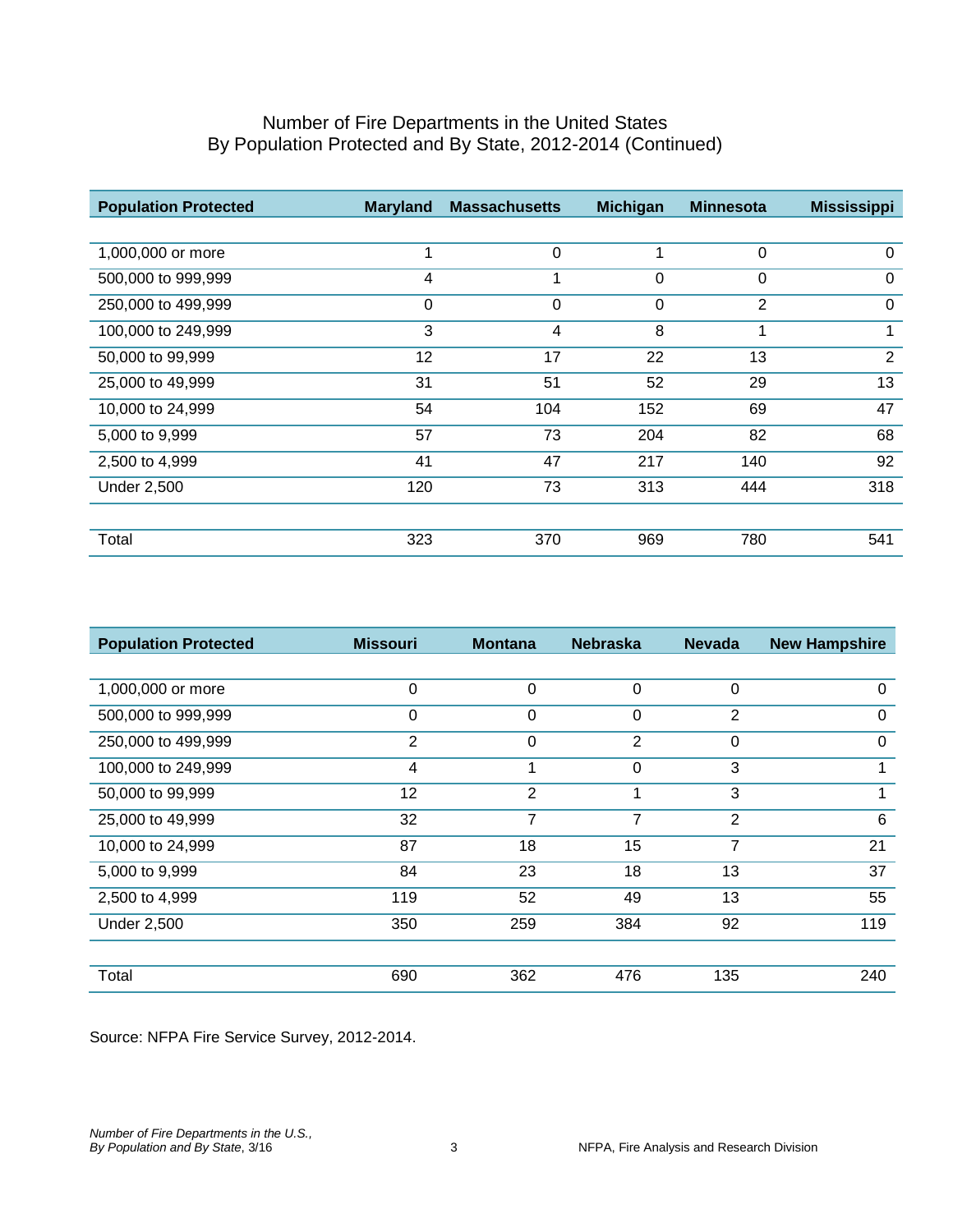| <b>Population Protected</b> | <b>New Jersey</b> | <b>New Mexico</b> | <b>New York</b> | <b>North Carolina</b> | <b>North Dakota</b> |
|-----------------------------|-------------------|-------------------|-----------------|-----------------------|---------------------|
|                             |                   |                   |                 |                       |                     |
| 1,000,000 or more           | 0                 | $\Omega$          | 1               | 0                     | 0                   |
| 500,000 to 999,999          | 0                 |                   | 0               |                       | 0                   |
| 250,000 to 499,999          | 3                 | 0                 | 1               | 1                     | 0                   |
| 100,000 to 249,999          | $\overline{2}$    | 1                 | 4               | 8                     | 1                   |
| 50,000 to 99,999            | 18                | 6                 | 17              | 11                    | 2                   |
| 25,000 to 49,999            | 79                | 5                 | 85              | 29                    | 3                   |
| 10,000 to 24,999            | 220               | 20                | 214             | 152                   | $6\phantom{1}6$     |
| 5,000 to 9,999              | 195               | 38                | 276             | 227                   | 12                  |
| 2,500 to 4,999              | 136               | 36                | 382             | 293                   | 27                  |
| <b>Under 2,500</b>          | 184               | 191               | 810             | 558                   | 289                 |
|                             |                   |                   |                 |                       |                     |
| Total                       | 837               | 298               | 1,790           | 1,280                 | 340                 |

| <b>Population Protected</b> | <b>Ohio</b> | <b>Oklahoma</b> | <b>Oregon</b>  | Pennsylvania | <b>Rhode Island</b> |
|-----------------------------|-------------|-----------------|----------------|--------------|---------------------|
|                             |             |                 |                |              |                     |
| 1,000,000 or more           | 0           | 0               | 0              | 1            | 0                   |
| 500,000 to 999,999          |             |                 | 1              | 0            | 0                   |
| 250,000 to 499,999          | 3           |                 |                | 1            | 0                   |
| 100,000 to 249,999          | 2           | $\overline{2}$  | 4              | 4            | 1                   |
| 50,000 to 99,999            | 16          | 6               | $\overline{7}$ | 8            | 3                   |
| 25,000 to 49,999            | 66          | 13              | 16             | 72           | 9                   |
| 10,000 to 24,999            | 210         | 40              | 35             | 316          | 17                  |
| 5,000 to 9,999              | 262         | 50              | 40             | 493          | 11                  |
| 2,500 to 4,999              | 282         | 95              | 62             | 569          | 19                  |
| <b>Under 2,500</b>          | 383         | 315             | 162            | 817          | 15                  |
|                             |             |                 |                |              |                     |
| Total                       | 1,225       | 523             | 328            | 2,281        | 75                  |